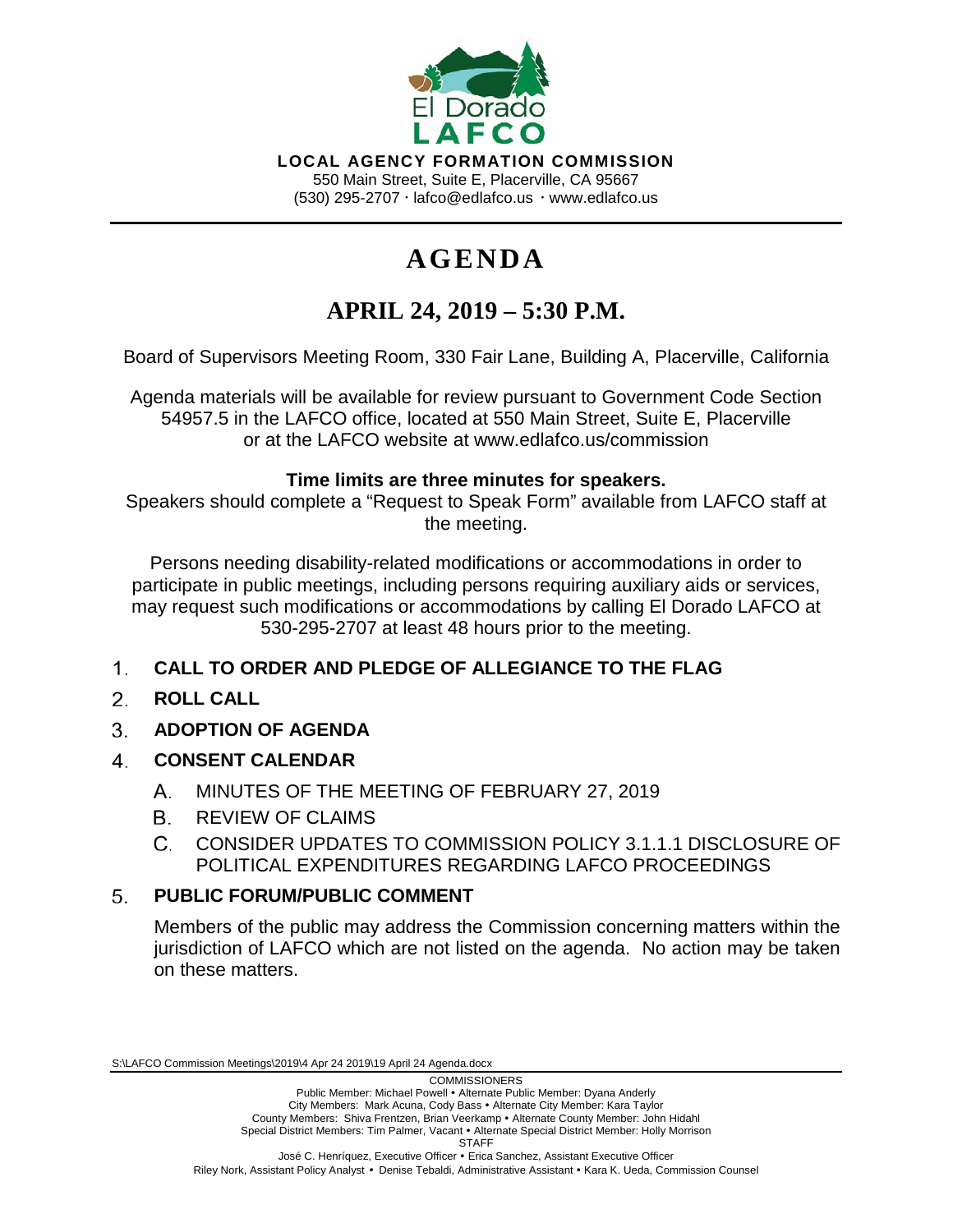*Any recommended action(s) listed on the items immediately below are a summary of staff's recommendation. Please refer to the accompanying staff report, if any, for further detail.* 

*The Commission has the discretion to adopt, modify or reject staff's recommendation. Please refer to the adopted Minutes to review the Commission's final action on any item of interest.*

#### 6. **ADMINISTER OATH OF OFFICE**

#### $7<sup>1</sup>$ **PRESENTATION BY RICHARDSON & COMPANY ON THE FISCAL YEAR 2017- 18 AUDIT**

Richardson & Company, El Dorado LAFCO's auditors, will present to the Commission their findings on the audit they performed for Fiscal Year 2017-18.

**Recommended Action:** None. This is a receive and file item.

#### 8. **CONSIDERATION AND ADOPTION OF THE AMENDED EL DORADO LAFCO FEE SCHEDULE**

Consider the adoption of the amended Fee Schedule that reflects LAFCO current expenditures and costs incurred by the agency when processing applications. The Fee Schedule includes changes to the hourly rates for staff and changes in the process for billing applicants.

**Recommended Action:** Adopt amended Fee Schedule.

### 9. **DISCUSSION REGARDING THE TRANSFER OF JURISDICTION RELATING TO THE REORGANIZATION OF NORTH TAHOE FIRE PROTECTION DISTRICT & MEEKS BAY FIRE PROTECTION DISTRICT**

**Recommended Action:** None. This item is informational only.

### 10. **OTHER BUSINESS**

- LEGISLATION The Commission may authorize support or opposition to bills А. currently pending before the State Legislature
- COMMISSIONER ANNOUNCEMENTS В.
- $C_{-}$ COUNSEL REPORT
- D. EXECUTIVE OFFICER REPORT
	- 1. Budget Report
	- 2. Active Proposals and MSRs
	- 3. Correspondence

## **ADJOURNMENT**

The next regularly scheduled LAFCO Commission meeting will be May 22, 2019.